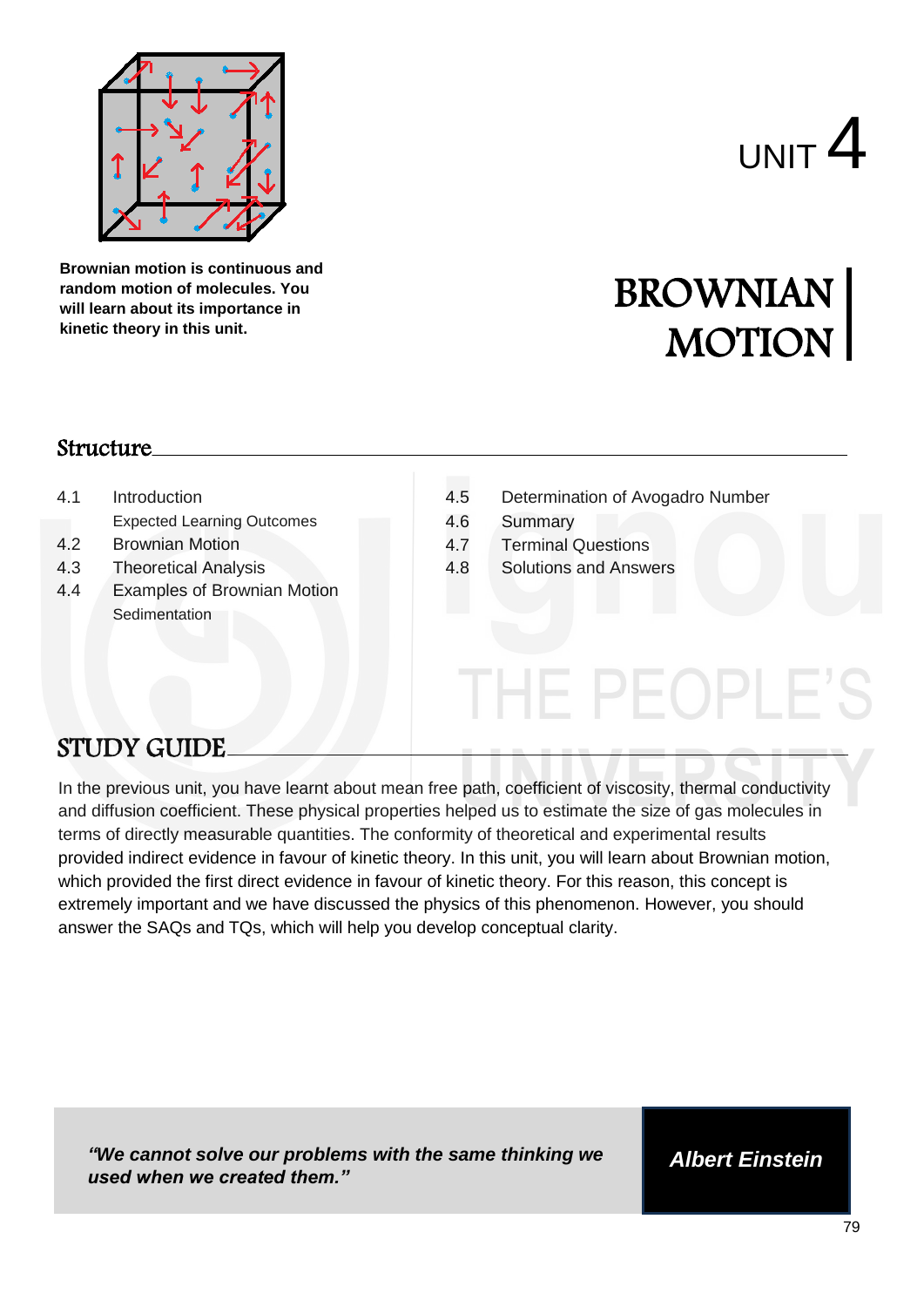### **4.1 INTRODUCTION**



Robert Brown (1773 – 1858) was a Scottish botanist. He reported the initial observation of continuous random motion of pollen particles in a viscous liquid observed under a microscope. He is also credited with coining the word 'nucleus' in reference to living cells.

In the study of Brownian motion, scientists from three diverse disciplines were involved: Brown, a botanist, observed the phenomena; Einstein, a physicist, provided theoretical explanation and Perrin, a chemist, provided experimental evidence through determination of Avogadro's number. This is an excellent example of unified nature of knowledge.

You now know that elementary kinetic theory successfully explains many observed properties of gases and has great aesthetic appeal; well defined laws are used to describe chaotic motion. Moreover, it helps us to estimate the size of gas molecules in terms of directly measurable quantities fairly well. The agreement between theoretically predicted behaviour with observed results constituted indirect evidence in favour of kinetic theory. However, direct evidence for the *existence of molecules and their motion was lacking* and prominent scientists were reluctant to accept the realities of atoms and molecules.

The first experimental evidence for the existence of molecules and their continuous chaotic motion was provided by Robert Brown while he was observing the motion of particles suspended in a fluid. These suspended particles were seen to move completely haphazardly. This irregular motion was termed **Brownian motion**. The nature of Brownian movements (motion) of suspended particles was seen to depend on the properties of the fluid in which the particles were suspended. In view of its importance, in Sec. 4.2, we review the developments that led to the discovery of Brownian motion.

Albert Einstein explained the phenomenon of Brownian motion theoretically in 1905 in terms of the effects of collisions between fluid molecules and the suspended particles. He argued that although each impact is very small, the net result of a large number of random collisions gives rise to haphazard motion. Einstein quantified this problem by relating the diffusion of particles to the properties of the molecules responsible for collisions. In this way, he related the molecular theory of gases to the observed motion of particles. His predictions were verified by Perrin in 1908. This work convinced everyone about the reality of molecular/atomic nature of matter. Several efforts have been made to generalise Einstein's theory of Brownian motion. In 1908, Langevin re-derived Einstein's formula for mean square displacement by considering the equation of motion of suspended particles. In this unit, we shall not go into mathematical aspects of these effects. In Sec. 4.4, we have discussed examples of Brownian motion and Sec. 4.5 is devoted to the discussion of Perrin's experiments, which provided a convenient method to determine Avogadro number.

### Expected Learning Outcomes

After studying this unit, you should be able to:

- \* explain the significance of Brownian motion;
- $\cdot \cdot$  write expression for the mean square displacement;
- discuss sedimentation as an example of Brownian motion; and
- explain how Perrin determined Avogadro's number and discuss its significance for kinetic theory of gases.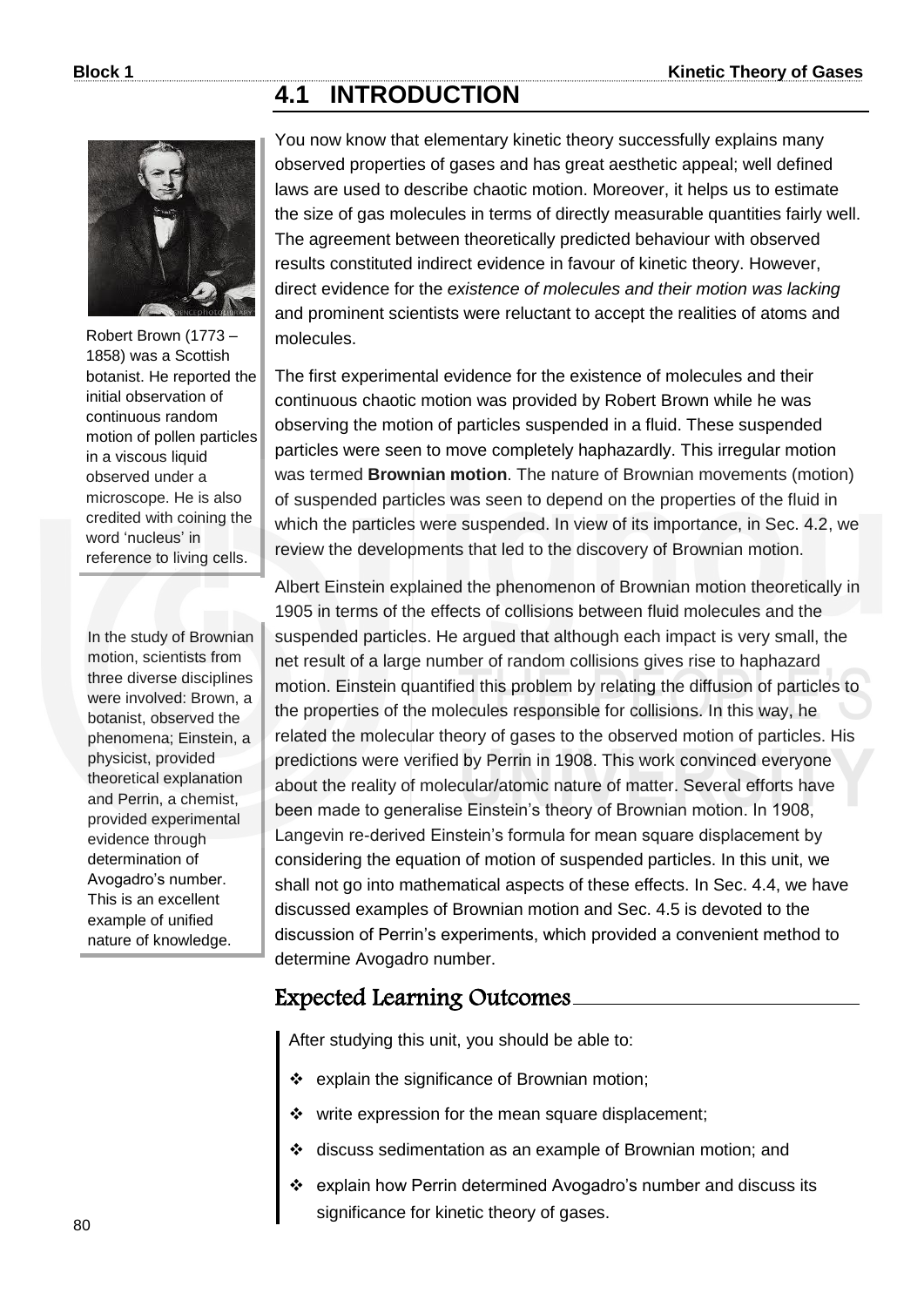# **4.2 BROWNIAN MOTION**

In 1827, Scottish botanist Robert Brown observed the motion of pollen grains suspended in an aqueous solution through a high-power microscope. These pollen grains were seen to exhibit a continuous and completely erratic movement. This irregular motion is termed as **Brownian motion** (Fig. 4.1).



#### **Fig. 4.1**: **Brownian motion of suspended particles in an aqueous solution.**

The observed characteristics of Brownian motion are:

- 1. The motion is continuous, completely random and irregular.
- 2. No two particles execute the same motion.
- 3. Smaller particles execute faster and hence more noticeable motion.
- 4. The movement is about the same in all directions.
- 5. The motion is independent of external influences.
- 6. Smaller the viscosity, faster is the motion.
- 7. Motion is more rigorous at higher temperatures.

A proper explanation of this phenomenon eluded scientists for a long time. Studies of Guy Williams and other physicists led to the view that Brownian motion arises due to collisions of suspended particles with the molecules of the surrounding fluid. This phenomenon provided a very elegant picture of the gaseous state wherein gas molecules were in random motion and frequently collided against each other. In a way, Brownian motion provided us a mechanism for visualising the behaviour of matter at microscopic scale. Only for this reason, it has been of such great interest to physicists. But it required the genius of Einstein to work out a detailed theory of Brownian motion. Einstein's predictions were found to be precisely correct by the beautiful experiments of Perrin. This also paved the way for accurate determination of molecular masses and convinced everyone of the reality of the molecular nature of matter.

#### **BROWNIAN MOTION**

A perpetual, irregular and completely random motion of particles suspended in a viscous solution is known as **Brownian motion**. This phenomenon provides an elegant picture of gaseous state.

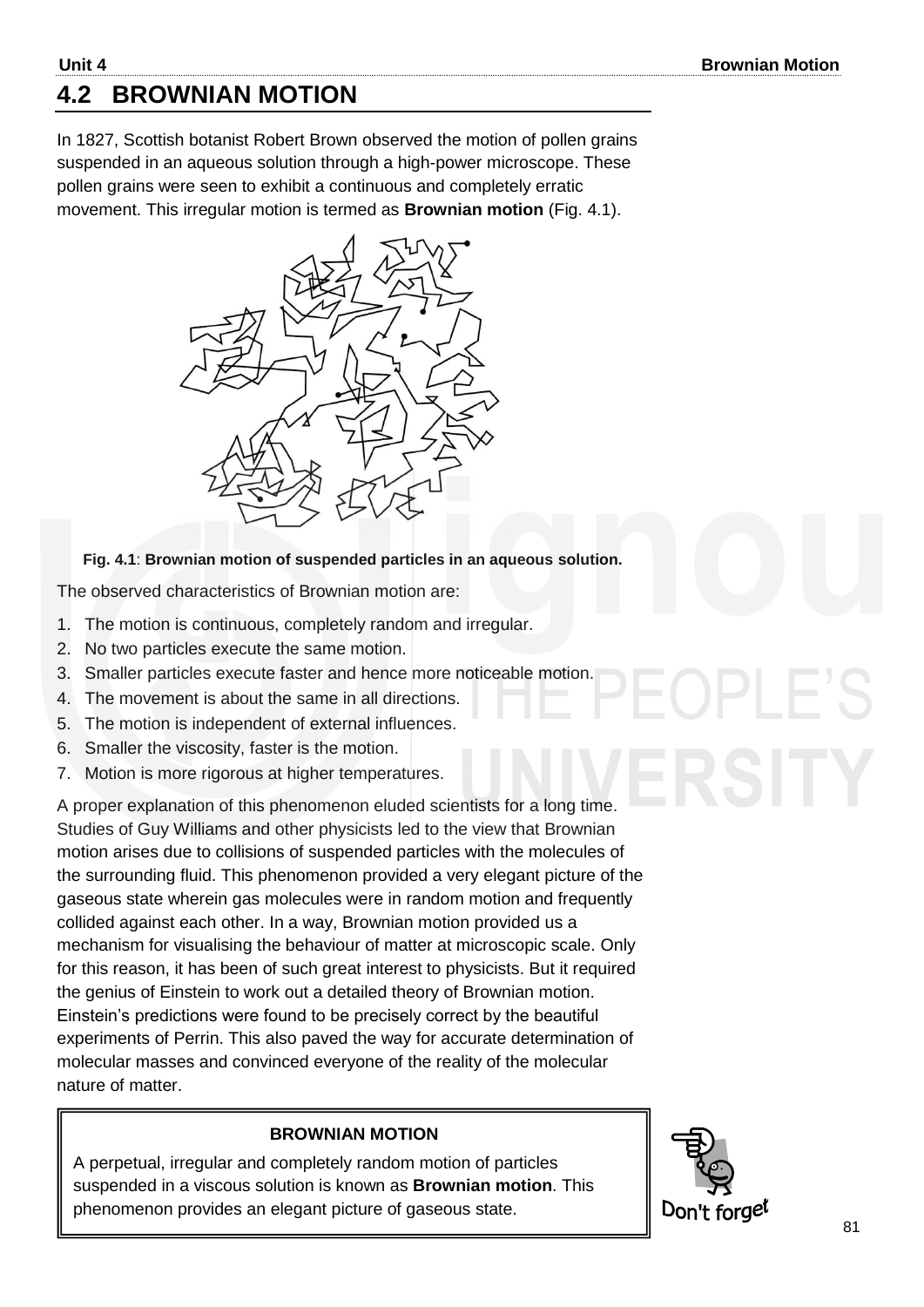

**Albert Einstein** (1879 – 1955) is regarded as the greatest physicist of 20<sup>th</sup> century. 1905 was a wonder year for Albert Einstein. He published four very important papers in this year. Each of these papers significantly contributed to enhance our knowledge at that point of time. The diverse topics covered in these papers were photoelectric effect, Brownian motion, special theory of relativity and matter energy equivalence  $(E = mc^2)$  relation. In 1921, Nobel prize was conferred on him for his work on photoelectric effect. In the paper on Brownian motion, Einstein gave an exact description of the effects of random collisions with the molecules of the liquid on the motion of

the suspended particles.

# *SAQ 1* –**Brownian motion**

State the importance of Brownian motion.

# **4.3 THEORETICAL ANALYSIS**

#### **Einstein's Theory**

Einstein gave an exact description of Brownian motion by relating Brownian motion to physical processes. In particular, he considered the effects of random collisions between molecules of the liquid and suspended particles. To quantify this problem, he obtained expressions for diffusion coefficient, *D*, from the random motion of suspended particles as well as from the osmotic pressure difference in different parts of the solution caused by difference in concentrations of suspended particles (see box below). He then equated these expressions to calculate mean squared displacement of a Brownian particle. We just quote the result without going into mathematical details.



**Fig. 4.2**: **Glass tube with semi-permeable membrane** *M* **at its end filled with sugar solution dipped in water.**

Osmotic pressure of a solution is the pressure required to prevent osmosis when the solution is separated from pure solvent by a semi-permeable membrane. van't Hoff's law of osmotic pressure states that the osmotic pressure of a dissolved substance in a solution is numerically equal to the pressure which it would exert if it were assumed to behave like a gas having same volume as occupied by the given solution at the same temperature. Suppose we take an open glass tube and cover its one end with a 'semi-permeable membrane' that is permeable to water but not to sugar in solution. Let us fill this tube with a dilute sugar solution and dip it into a beaker of water, as shown in Fig. 4.2 above. We observe that the solution rises to a height above the level of the water.

This means that the solution has a pressure  $\rho$  g h higher than that of pure water at the same temperature. This pressure, exerted by the sugar dissolved in solution, is called **osmotic pressure**. For dilute solutions, i.e., in which the number of solute molecules is very small compared to the solvent molecules, van't Hoff established that

 $p_{osmotic} = nk_BT$ 

where *n* is concentration of the solution. That is, for dilute solutions, the osmotic pressure is equal to the pressure which the solute would exert if it were assumed to behave like an ideal gas having the volume and temperature as that of the solution.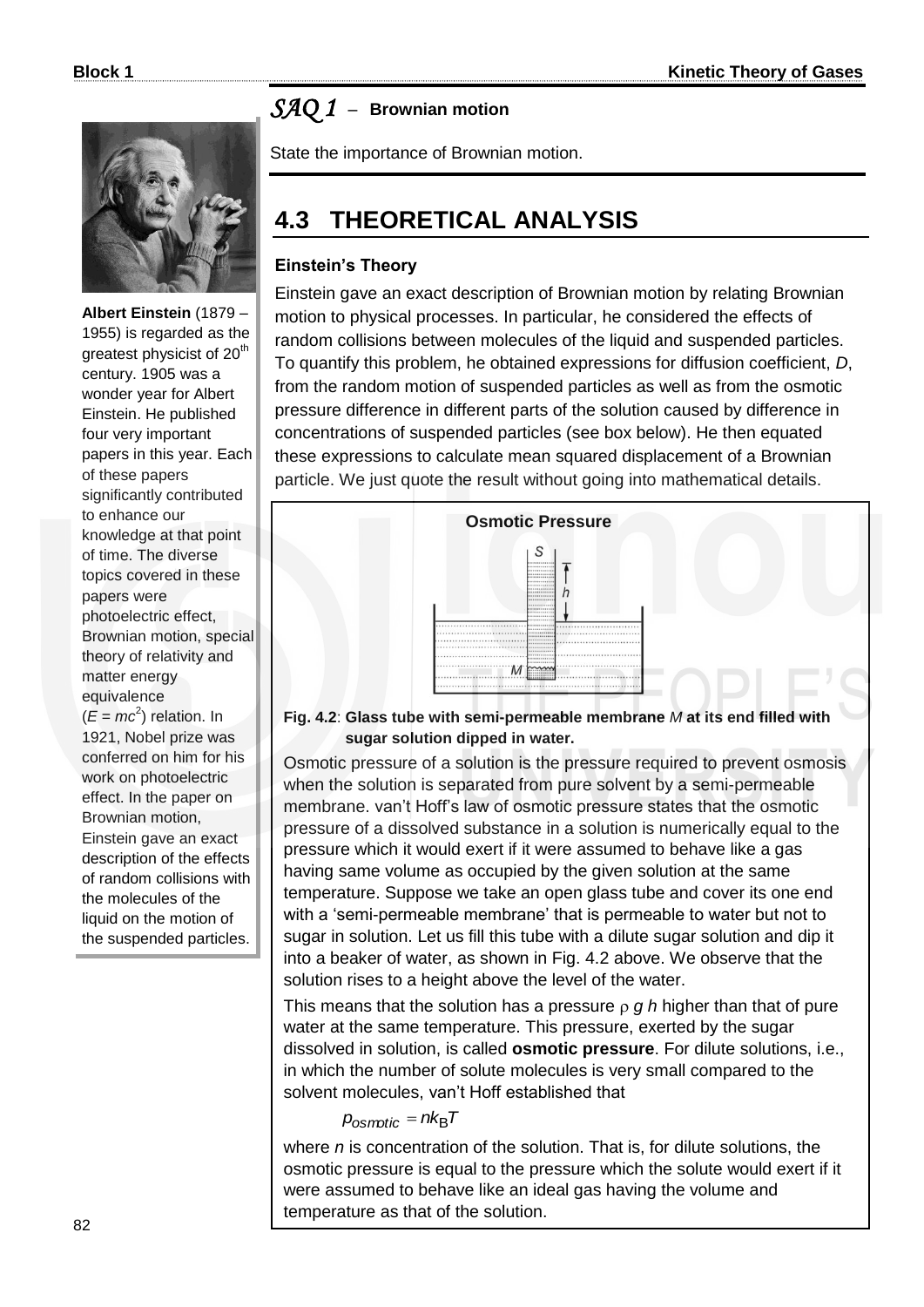$$
\ell^2 = \frac{k_B T}{3 \pi \eta r_0} \tau = \frac{RT}{N_A} \frac{1}{3 \pi \eta r_0} \tau
$$
 (4.1)

This is the famous **Einstein's formula** for mean square displacement of a Brownian particle.

It is instructive to note that Brownian mean square displacement is independent of the mass of particles. Through a brilliant series of experiments, Perrin confirmed this prediction by varying mass through a factor of 15,000. We further note that diffusion of particles is related to molecular motion. Moreover, since  $\ell^2$ ,  $\tau$ ,  $\eta$  and  $r_0$  are measureable quantities, Eq. (4.1) proved a ready tool for determination of Avogadro number. In fact, this equation was verified by Perrin, and was found to be precisely correct. His experiments, therefore, established the existence of molecules beyond any doubt and provided general acceptability to kinetic theory of gases.

You must have realised that Einstein laid greater emphasis on relating Brownian motion to physical processes.

#### *Langevin Theory*

A somewhat more elegant explanation was given by Langevin. He assumed that the average force acting on a suspended particle due to molecular bombardment is made up of a frictional and a fluctuating component.

Langevin argued that a suspended particle undergoes, on an average, one collision in about  $10^{-21}$ s with the molecules of the liquid. So the mean free path of the molecules is small compared with the size of the suspended particles. It means that the surrounding medium can be considered continuous. Langevin also assumed that all suspended particles are spherical in shape. Then using Stoke's law and the fact that the direction of motion of each suspended particle changes after each collision, he arrived at Einstein's expression for mean square displacement of Brownian particles.

$$
\Delta(\overline{x^2}) = \frac{k_B T}{3\pi \eta r_0} \tau = \frac{RT}{N_A} \frac{1}{3\pi \eta r_0} \tau
$$
(4.2)

Note that  $\Delta(x^2)$  is not the actual displacement of Brownian particles. We have to take a snapshot of the suspension at time  $t = 0$  and again at time  $t = \tau$ . Then we measure the component of displacement along any arbitrarily chosen direction, say *x*-axis, and determine  $\Delta(x^2)$  for each particle. A sum over all the  $\Delta(x^2)$  and division by the number of particles gives  $\Delta(x^2)$ . In his experiments, Perrin worked with 100 different particles of known size. If we closely re-examine Fig. 4.1 we find that the motion is so complex that an experimentalist may not find it convenient to work with such a large number. However, we can make use of the fact that if one particle is followed for *N*  succesive intervals of time (when *N* is a large number), the motion is almost equivalent to the motion of *N* particles during a single time interval.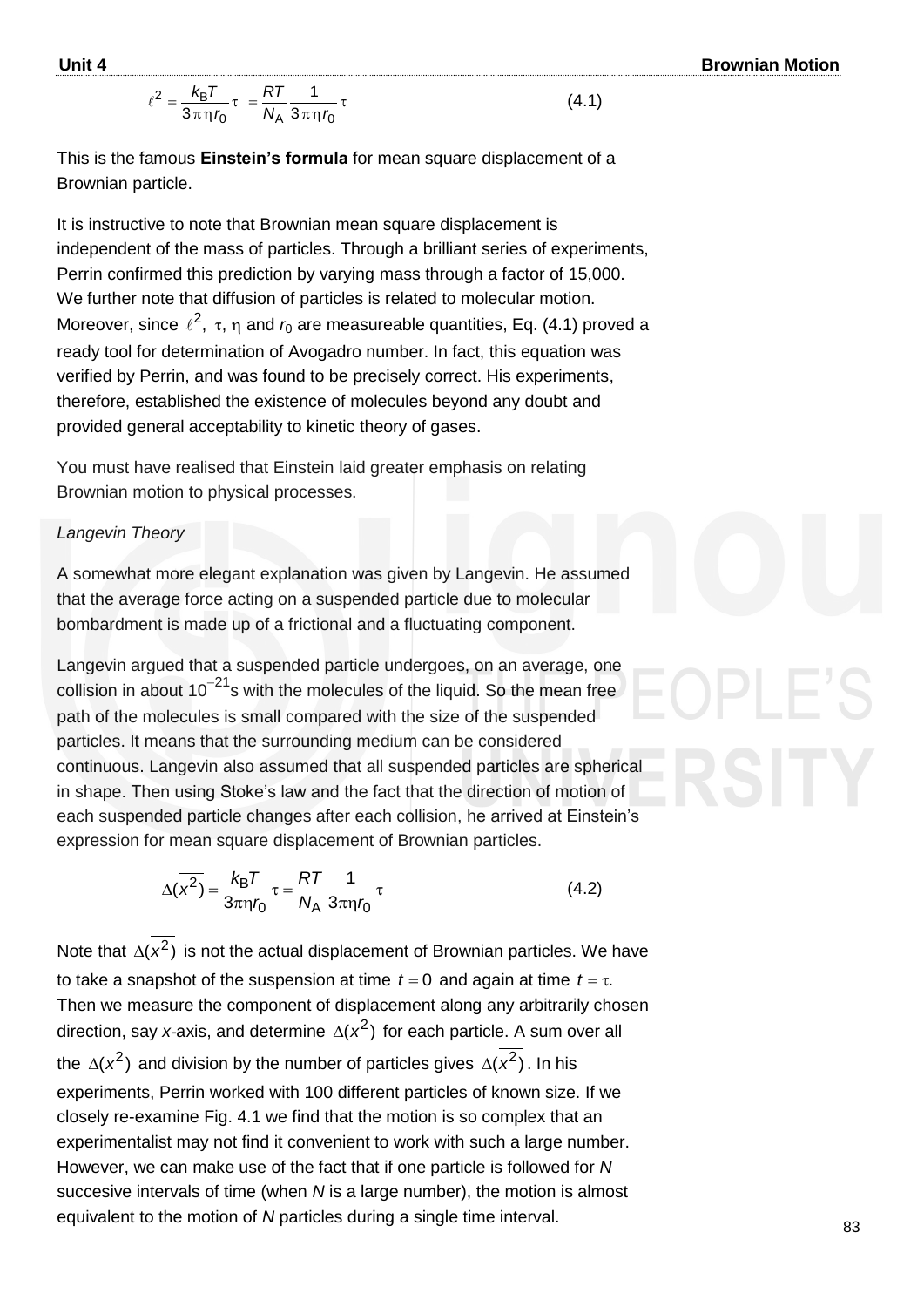#### *SAQ 2* –**Size of a particle**

In an experiment with colloidal particles suspended in water at temperature 32°C, the mean square displacement in unit time was found to be  $1.8 \times 10^{-6}$  cm<sup>2</sup>. Calculate the value of the radius of a suspended particle. Take  $R = 8.31 \times 10^7$  erg mol  $^{-1}$  K $^{-1}$   $N_\text{A} = 6.023 \times 10^{23}$  mol  $^{-1}$  and  $\eta = 0.01$  poise.

# **4.4 EXAMPLES OF BROWNIAN MOTION**

We have just now seen that colloidal suspensions in a fluid exhibit Brownian motion. We come across many other interesting examples of Brownian motion. These include sedimentation, diffusion of pollutants or smoke particles in air and Johnson noise in electrical devices. We will discuss sedimentation now.

#### **4.4.1 Sedimentation**

From common experience we know that if we take sandy water in a beaker, the sand settles down at the bottom. This natural process is known as sedimentation. It is responsible for automatic cleaning of rainwater stored in ponds and lakes. In sedimentation, the distribution of particles is determined by the influence of gravity and diffusion. Whereas gravity tends to settle them, diffusion brings about homogenisation. (The same is true of pollutants in our atmosphere, which give rise to acid rain, greenhouse effct and climate change.)

To calculate the number of particles at a given height, we consider a shallow box of depth  $\Delta z$  enclosing layers of particles bound at heights  $z$  and  $z + \Delta z$ . Let the pressure on the lower and upper faces be  $p$  and  $p + \Delta p$  respectively as shown in Fig. 4.3.



**Fig. 4.3**: **A shallow box of depth** *z* **and cross-sectional area** *A***. The pressures**  on the lower and upper faces are assumed to be  $p$  and  $p + \Delta p$ , **respectively.**

If  $\rho$  and  $g$ , respectively, denote the density of particles and acceleration due to gravity, the pressure difference between the two surfaces in equilibrium is given by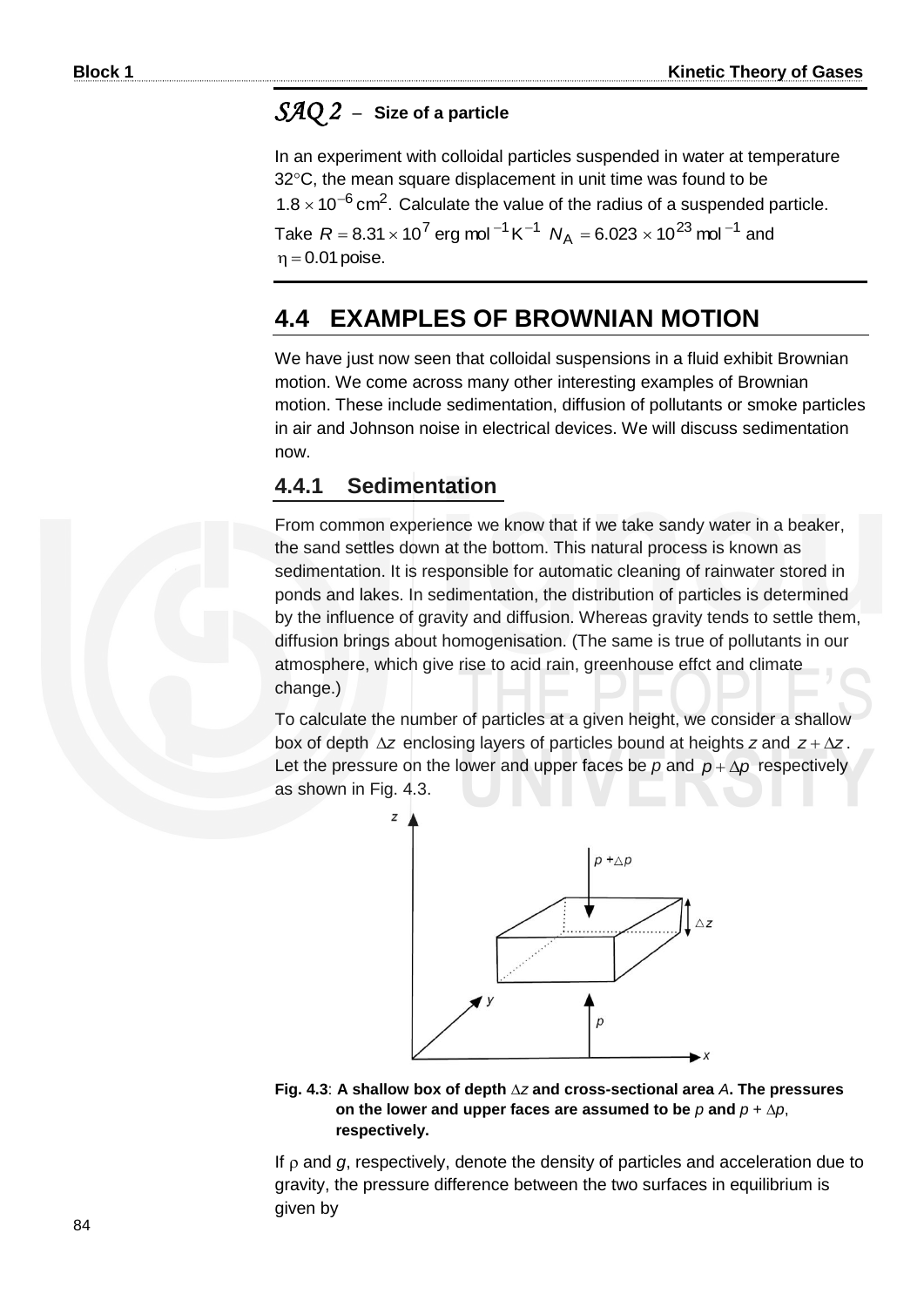$$
\Delta p = -g \rho \Delta z \tag{4.3}
$$

The negative sign signifies that pressure decreases as height increases. If the mass of a single particle is  $m$  and number density is  $n$ , we can write  $\rho = mn$ . Then we can rewrite the expression for pressure difference as

$$
\Delta p = -\,g\,mn\Delta z = -\frac{mgN}{V}\Delta z
$$

If we assume that Brownian particles obey gas laws, we can replace *V* by μ*RT* / *p*. This gives

$$
\frac{\Delta p}{p} = -\frac{mgN}{\mu RT} \Delta z
$$

where  $\mu$  denotes the number of moles.

This expression can be readily integrated to obtain

$$
\ln p = -\frac{mgN}{\mu RT}z + \ln p_0
$$

where  $ln p_0$  is constant of integration.

On taking antilog, we get

$$
p = p_0 \exp\left(-\frac{mgN}{\mu RT}z\right)
$$

where  $p = p_0$  at  $z = 0$ . From Unit 1, you may recall that the pressure exerted by the molecules of a gas on the walls of the container is proportional to number density ( $p = \frac{1}{2} m n v^2$ 3  $p = \frac{1}{2} m n v^2$  ). Using this result, we can rewrite Eq. (4.4) as

$$
n = n_0 \exp\left(-\frac{mgN}{\mu RT}z\right) = n_0 \exp\left(-\frac{mgN_A}{RT}z\right)
$$
 (4.5)

where  $N_A = N/\mu$  is Avogadro number.

This result shows that during sedimentation, particle concentration decreases exponentially as height increases. In practice, the suspended particles experience upward bouyant force due to difference in the densities of the solute  $\rho$  and the solvent  $\rho'$ . As a result, the effective mass of the suspended particles is reduced to

$$
m_{\text{eff}} = \frac{4\pi}{3} \left(\rho - \rho'\right) r_0^3 \tag{4.6}
$$

where  $r_0$  is the radius of a particle. If  $\rho \approx \rho'$ ,  $m_{\text{eff}}$  would be substantially small. We now take natural log of both sides of Eq. (4.5) and use the value of *meff* given in Eq. (4.6). Then we can write the expression for Avogadro's number in terms of the microscopic properties of the suspended paricles:

$$
N_{\rm A} = \frac{3RT}{4\pi r_0^3 (\rho - \rho') g z} \ln\left(\frac{n_0}{n}\right) \tag{4.7}
$$

Eq. (4.7) suggests that if we study the variation of *n* with height for fine suspensions, we can conveniently determine Avogadro number. Perrin

A. Avogadro, an Italian scientist, had proposed in 1811 that equal volume of all gases at a given pressure and temperature contains the same number of molecules. The number of molecules in one mole of a gas is known as Avogadro number. We denote it by *NA*. Jean Perrin proposed this nomenclature in 1905.

(4.4)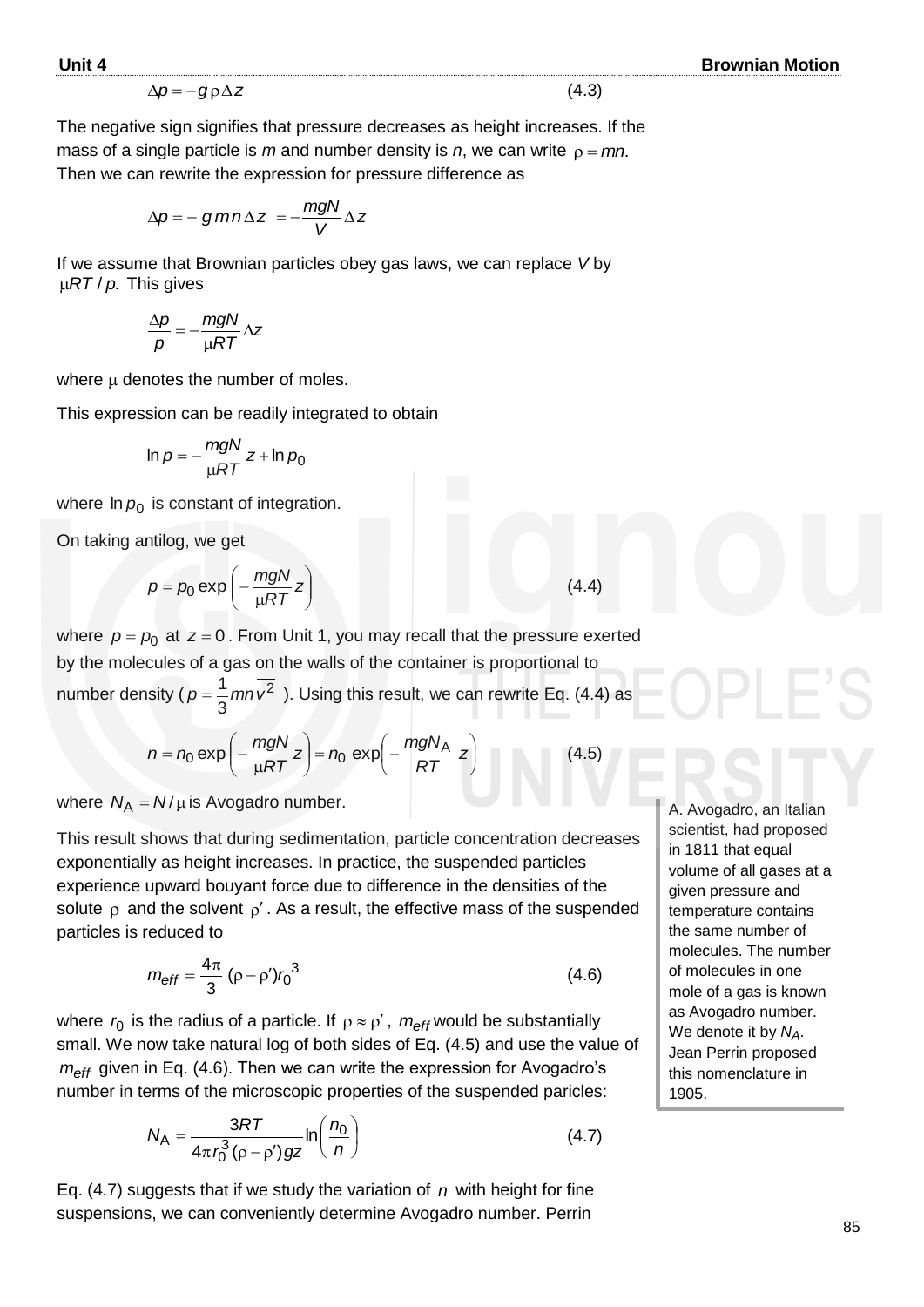worked with emulsions of gamboge and mastic (resin pigments obtained from trees) and obtained a value very close to the presently accepted value. His results lent support to molecular theory of gases.

In the next section, we will discuss Perrin's work. However, for now, go through the following example.

# *XAMPLE 4.1***: AVOGADRO'S NUMBER**

In an experiment, motion of 49 particles per  $cm<sup>2</sup>$  is observed in a layer of gamboge suspended in water at one level and 14 particles per cm<sup>2</sup> in a layer 60 microns higher (1 micron = 10<sup>-6</sup> m). If the density of gamboge is 1.194 g  $\text{cm}^{-3}$  and radius of each particle is 0.212 micron, calculate Avogadro number. Take the temperature of the solution as  $20^{\circ}$ C,  $R = 8.31$ J mol  $^{-1}$  K<sup>-1</sup>, and  $g = 9.8$  ms <sup>-2</sup>.

**SOLUTION ■** From Eq. (4.7), we have

$$
N_{\rm A} = \frac{3RT}{4\pi r_0^3 (\rho - \rho') g z} \ln\left(\frac{n_0}{n}\right)
$$

On substituting the values of various quantities, we get

$$
N_{A} = \frac{3 \times (8.31 \text{J} \text{mol}^{-1} \text{K}^{-1})}{4 \times 3.14 \times (0.212 \times 10^{-6} \text{m})^{3} \times (1.194 - 1.0) \times 10^{3} \text{kg} \text{m}^{-3}}
$$

$$
\times \frac{(293 \text{K})}{(9.8 \text{ms}^{-2}) \times (60 \times 10^{-6} \text{m})} \ln\left(\frac{49}{14}\right)
$$

$$
= \frac{3 \times 8.31 \times 293 \times 1.25}{4 \times 3.14 \times (0.212)^{3} \times 0.194 \times 9.8 \times 60} \times 10^{21} \text{mol}^{-1}
$$

$$
= 6.7 \times 10^{23} \text{mol}^{-1}.
$$

Let us now recapitulate what we have discussed in this sub-section.

Recap

# **EXAMPLES OF BROWNIAN MOTION**

- Sedimentation and Johnson Noise are two very familiar examples of Brownian motion.
- During sedimentation, particle density decreases exponentially as height increases:

$$
n = n_0 \exp\left(-\frac{mgN_A}{RT} z\right)
$$

Perrin carried out a series of beautiful experiments on colloidal suspensions to obtain the value of Avogadro number. This work signified a great triumph of molecular theory. For these investigations Perrin was awarded Nobel Prize for Physics in 1926. We now discuss Perrin's experiments.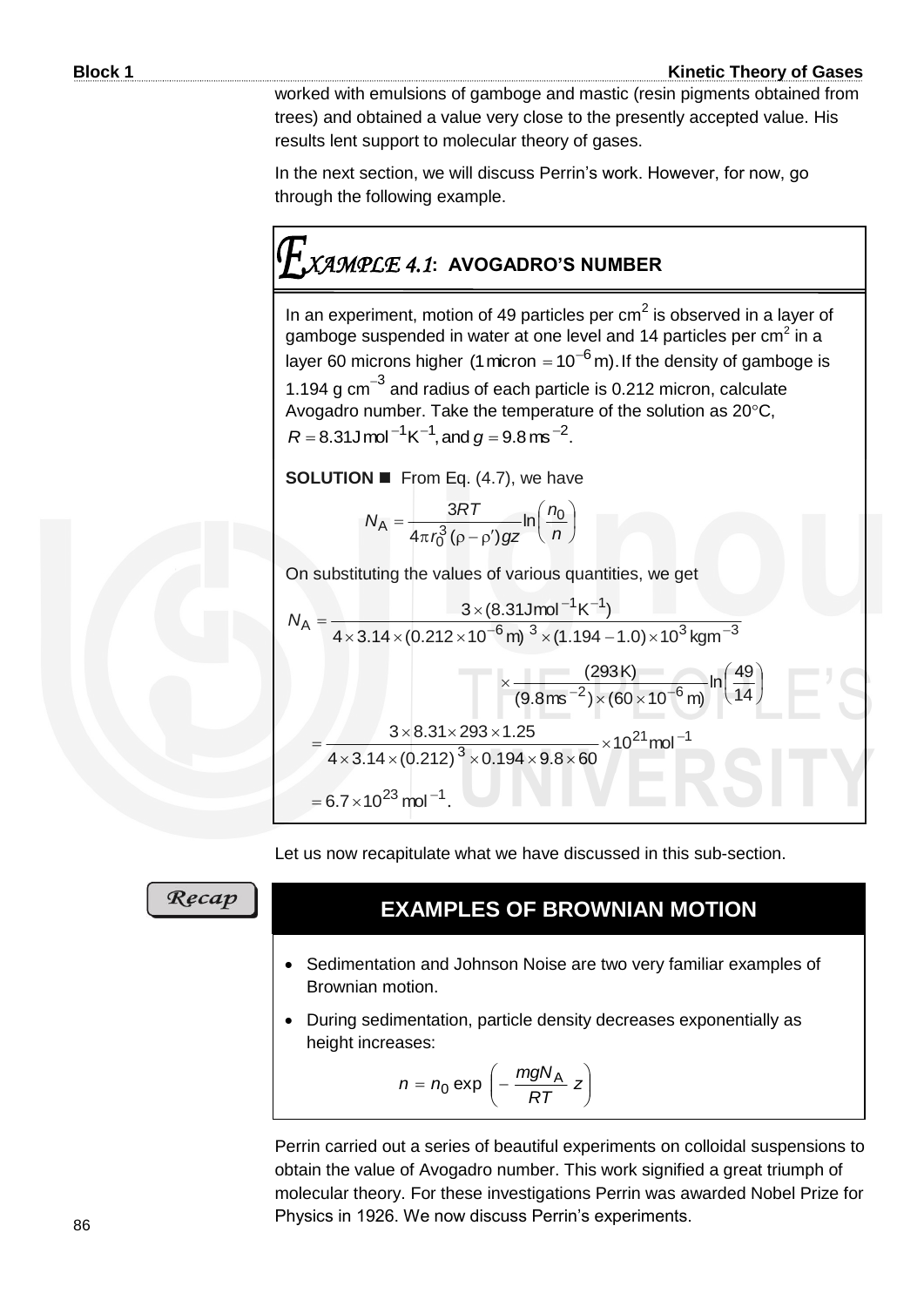# **4.5 DETERMINATION OF AVOGADRO NUMBER**

To determine Avogadro number, we have to measure  $x^2$  , the mean square displacement of a Brownian particle. Perrin observed the motion of a single gamboge grain suspended in water at intervals of thirty seconds with the help of a microscope and a camera. To locate the particle, the microscope had in its field of view a series of mutually perpendicular lines, as shown on a graph paper in Fig. 4.4. The projections of successive displacements along the *x*-axis give a set of values of *x* from which  $x^2$  can be calculated.



It should be realised that the straight-line segments in Fig. 4.4 are in no way a representation of the actual path of the particle. The particle is hit millions of times in a second, and hence, its trajectory has a jagged and irregular structure. For example, if we magnify the part *AB* of the trajectory, it will appear as shown in Fig. 4.5.



**Fig. 4.5**: **The path** *AB* **after magnification.**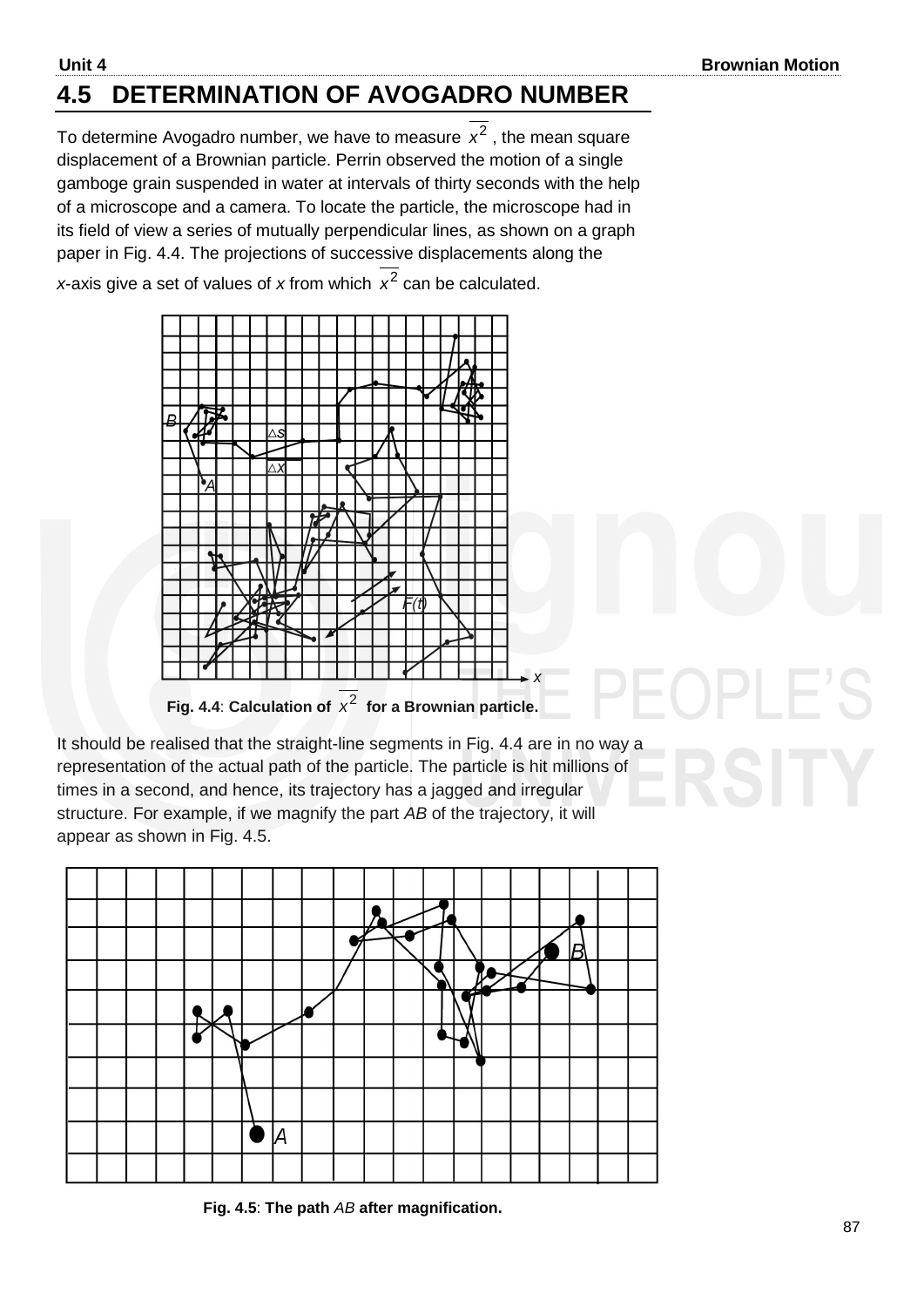You may now ask: How could Perrin make such wonderful observations with a simple arrangement? The physical basis of his work was very sound. Perrin derived his argument from the fact that at 300 K,  $v_{\text{rms}} = 2 \times 10^{-2} \text{ ms}^{-1}$  for a 2 $\times$ 10 $^{-7}$ m radius grain of gamboge having a mass of about 3 $\times$ 10 $^{-17}$ kg (which is 10 $^9$  times the mass of H<sub>2</sub>O molecule). This combination of slow speeds and large size was used by Perrin to observe the motion of suspended particles. It justifies the popular belief that Nature likes simplicity: most natural laws have been unfolded using very simple arguments. (Sir C. V. Raman explained the blue colour of Deep Ocean in terms of scattering of light by  $H<sub>2</sub>O$  molecules and used a very modest apparatus, to vividly demonstrate it.)

From his measurements, Perrin obtained a value of  $6.85 \times 10^{26}$  molecules kmol $^{-1}$  for Avogadro number, which is fairly close to the currently accepted value of  $6.022 \times 10^{26}$  kmol  $^{-1}$ .

From this value of Avogadro number, we can estimate the mass of a molecule. For example, one kilo-mole of nitrogen gas has a mass of 14 kg. Hence, mass of a nitrogen molecule

$$
m_{N_2} = \frac{14 \,\text{kg}}{6.02 \times 10^{26}} = 2.32 \times 10^{-26} \,\text{kg}
$$

Perrin is, therefore, said to be the first person to have weighed the atom with kinetic theory as the tool!

# **4.6 SUMMARY**

**Concept Description** *Brownian motion* **Brownian motion** is perpetual and irregular motion of the particles immersed in fluid. It is caused by their continuous bombardment by the surrounding molecules of much smaller size. Sedimentation and Johnson noise are familiar examples of Brownian motion. Brownian motion provided direct experimental evidence in support of kinetic theory of gases. **Einstein's relation ■ Einstein's relation** for mean square displacement of a Brownian particle is  $\tau$  $\pi$ η = <sub>Ά</sub> σπη*ι*<sub>Ο</sub> 2 3 1  $N_A 3\pi\eta h$  $\ell^2 = \frac{RT}{M}$ **Sedimentation** ■ The variation of particle concentration with height, *z*, during sedimentation is given by

$$
n = n_0 \exp\left(-\frac{mgN_A}{RT} z\right)
$$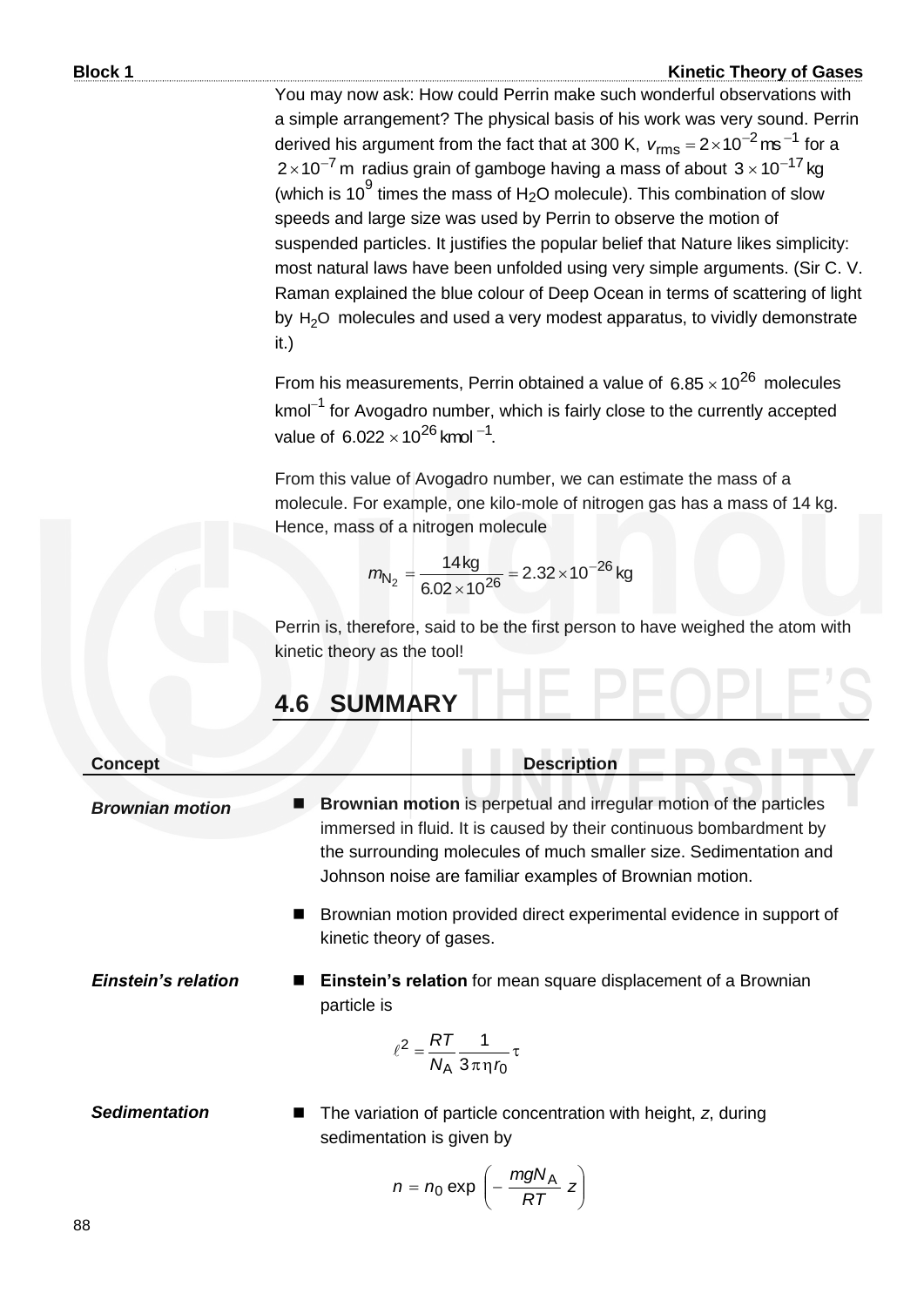**Avogadro number** ■ Perrin determined the value of Avogadro number and used it to determine the mass of nitrogen atom. That is, Perrin weighed the atom with kinetic theory as tool.

# **4.7 TERMINAL QUESTIONS**

- 1. W. Pospisil observed the motion of soot particles of radius  $0.4 \times 10^{-4}$  cm in a water-glycerine solution with  $\eta$  = 0.0278 poise at  $T = 292$ K. The observed value of  $\Delta x^2$  was  $3.3 \times 10^{-8}$  cm<sup>2</sup> for  $t = 10$ s. Use this information to calculate Boltzmann constant and hence N<sub>A</sub>.
- 2. The mean kinetic energy of molecules of hydrogen at  $0^{\circ}$ C is  $5.60\times10^{-21}$ J and molar gas constant is 8.31Jmol<sup>-1</sup>K<sup>-1</sup>. Calculate Avogadro's number.
- 3. A Brownian particle of radius  $2.10 \times 10^{-7}$  m moves in a liquid at 20°C. If the value of RMS displacement in 32s is  $6.5\times10^{-6}$  m, calculate the value of Boltzmann constant. The coefficient of viscosity of the liquid is  $1.2 \times 10^{-3}$  Ns m<sup>-2</sup>.

# **4.8 SOLUTIONS AND ANSWERS**

#### **Self-Assessment Questions**

- 1. The Brownian motion is the experimental evidence in support of the basic assumption of kinetic theory of a gas that it consists of molecules moving at random.
- 2. Given  $N_A = 6.023 \times 10^{23}$  mol<sup>-1</sup>,  $\eta = 10^{-2}$  poise,

$$
T = 32^{\circ}C = 32 + 273 = 305 \text{ K}, \tau = 1 \text{s}
$$

$$
\Delta(x^2) = 1.8 \times 10^{-6}
$$
 cm<sup>2</sup>,  $R = 8.31 \times 10^7$  erg mol<sup>-1</sup> K<sup>-1</sup>.

From Eq. (4.2), we recall that

$$
\Delta(\overline{x^2}) = \frac{RT}{N_A} \frac{1}{3\pi \eta r_0} \tau
$$

On rearranging the terms, we can express  $r_{0}$  in terms of the given physical parameters:

$$
r_0 = \frac{RT}{\Delta(\overline{x^2})N_A \times 3\pi\eta} \tau
$$

On substituting the given values, we get

On substituting the given values, we get  
\n
$$
r_0 = \frac{(8.31 \times 10^7 \text{ erg mol}^{-1} \text{K}^{-1}) \times (305 \text{K}) \times 1 \text{s}}{(6.023 \times 10^{23} \text{mol}^{-1}) \times (1.8 \times 10^{-6} \text{cm}^2) \times (3 \times 3.14 \times 0.01 \text{dyn cm}^{-2} \text{s})}
$$
\n= 2479.53 × 10<sup>-10</sup> cm = 2.48 × 10<sup>-7</sup> cm